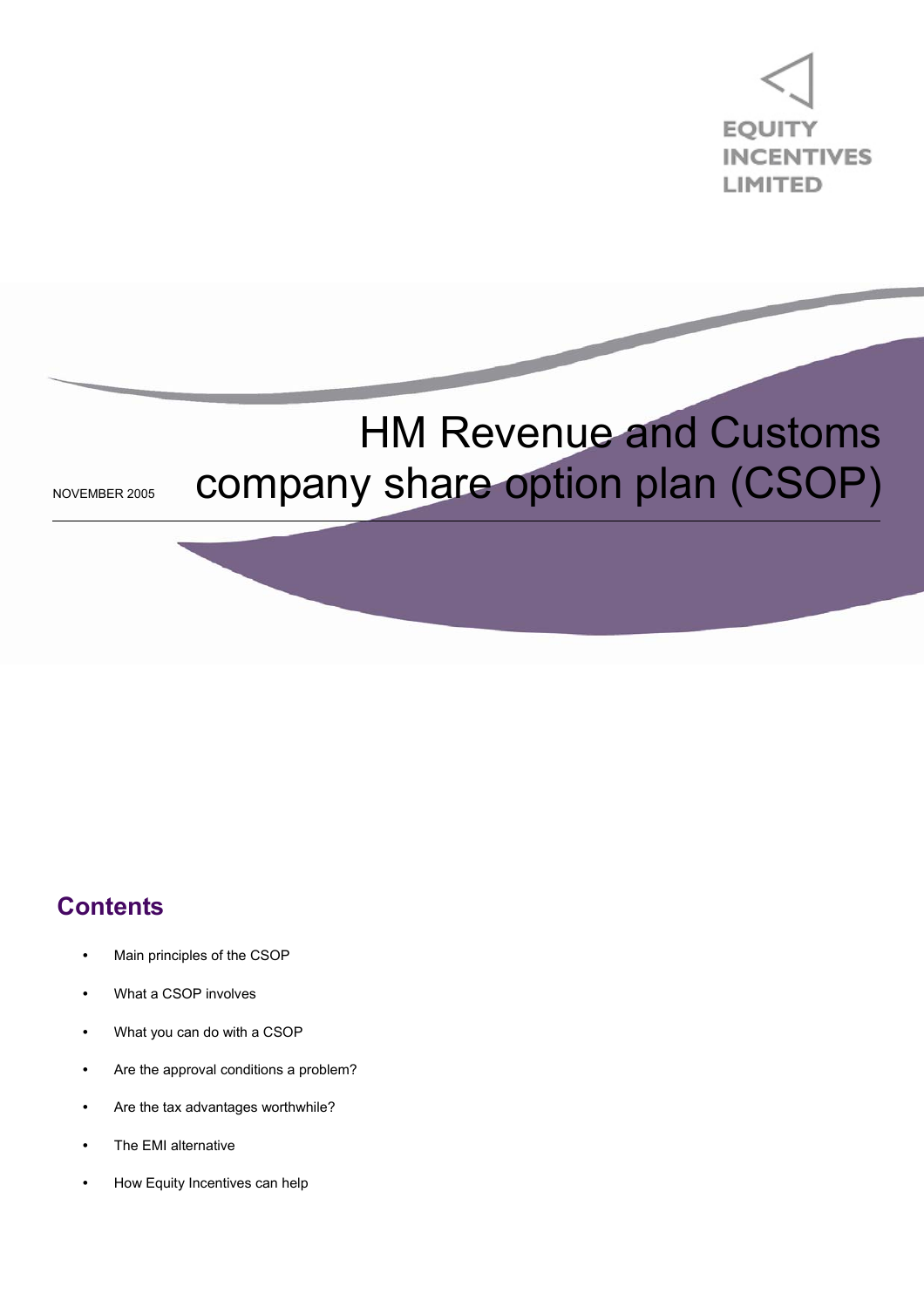### **Main principles of the CSOP**

The HM Revenue and Customs approved company share option plan (CSOP) is an established method of providing share options to employees:

- There is no limit to the number of employees who can participate.
- A CSOP usually fits in with a company's incentive requirements although some compromises may be needed to satisfy HM Revenue and Customs approval conditions.
- Each participant may only hold options with a value (at grant) of up to £30,000. Therefore, the CSOP may have to operate in conjunction with either or both an enterprise management incentives ("EMI") arrangement and an unapproved share option scheme.
- Some companies cannot establish CSOPs because of their ownership structure.
- Companies of all sizes and whatever their business can establish CSOPs.
- There are significant potential tax advantages for participants, although if the company qualifies for EMI purposes, the EMI tax advantages are better.
- The CSOP helps solve the employer's national insurance contributions (NICs) problem.
- The employing company may get a tax deduction when a CSOP option is exercised.

### **What a CSOP involves**

In outline, a CSOP works as follows (with reference to typical documentation):

- A company establishes the plan (plan rules) and obtains HM Revenue and Customs approval of it.
- In the case of an unquoted company, the market value of the plan shares is agreed with HM Revenue and Customs before an option is granted.
- The board selects employees and invites them to participate (board meeting minutes).
- The selected employees are granted options to acquire shares in the company (option certificate).
- The option holders either exercise their options in whole or in part and acquire shares or allow the options to lapse (notice of exercise of option).

Any shares received belong to the employee absolutely.

### **What you can do with a CSOP**

A CSOP provides a participant with an opportunity to acquire shares. It involves a cost to the participants (the exercise price) but an option will not be exercised unless it is "in the money". The plan can be operated on an all employee basis but is usually used on a selective basis. The scheme could attach certain objective conditions to the exercise of options and can provide for options to be exercised on achieving a target event or according to a vesting schedule. In London Stock Exchange listed companies, shareholders expect to see one or more performance conditions attached to every option granted to an employee.

The key question is does the incentive the company wants to provide fit within the CSOP framework?

### **Are the approval conditions a problem?**

#### **Framework**

The CSOP incentive framework is as follows:

- Participation is only available to an employee or a full-time (25 hours or more a week etc.) director of the company (or participating companies).
- The option exercise price must not be manifestly less than the market value at the time of the grant of the option.
- The market value of shares under option at the time an option is granted must not exceed £30,000 (options granted under other approved company share option plans of the company or its associated companies are taken into account when calculating the £30,000 limit).
- The option rights must not be transferable (except on death).
- If an option is exercised three years or more after its grant then the exercise is tax free for the participant.

#### **Plan shares**

The plan shares have to meet certain qualifying conditions. They must be:

- ordinary shares.
- in a company which is not controlled by another

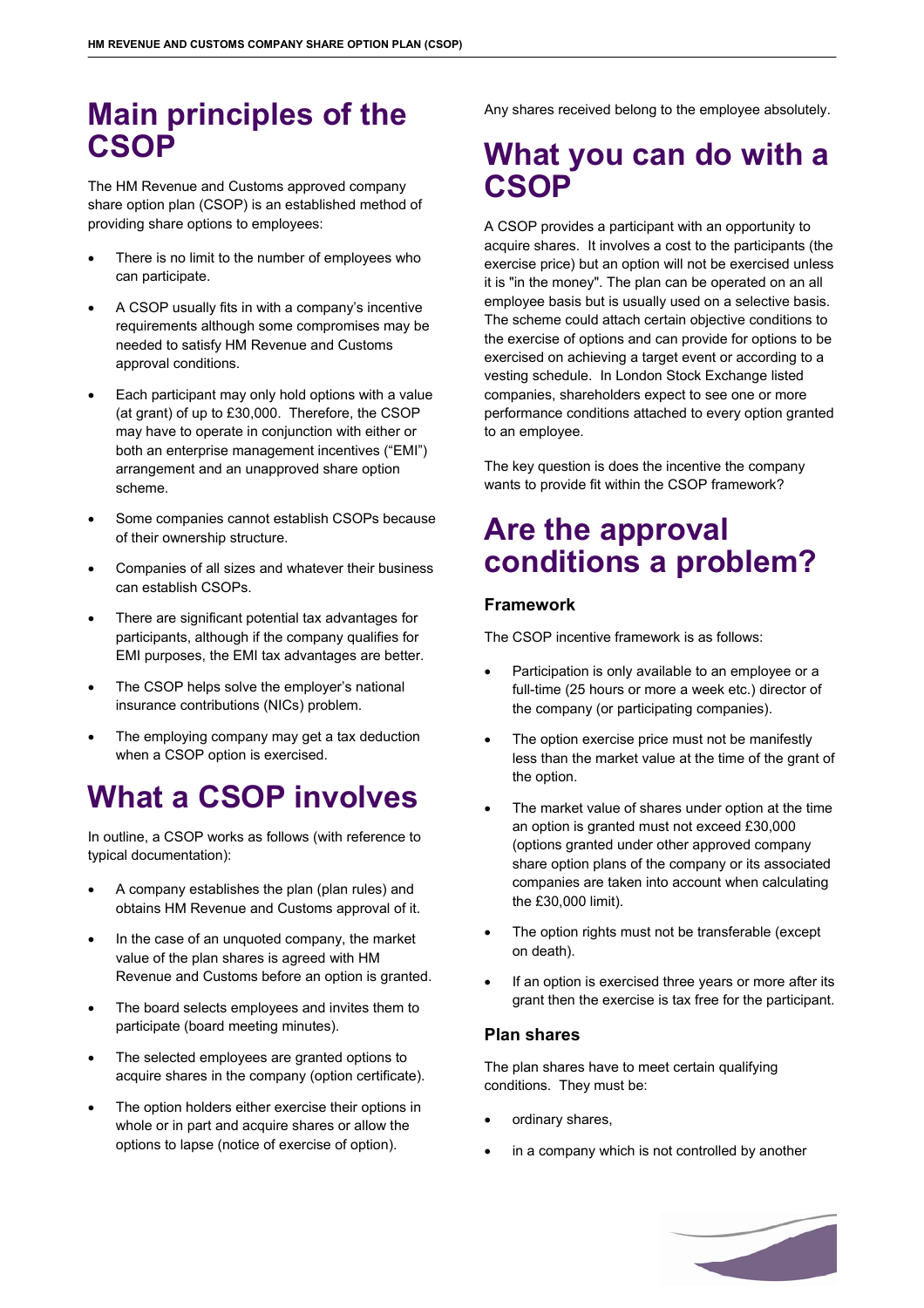company (unless, for example, it is a subsidiary of a listed company),

- fully paid up, and non-redeemable, and
- not subject to any restrictions other than restrictions attaching to all shares of the same class or certain employee pre-emption restrictions.

#### **Other conditions**

There are other approval conditions to meet. If there is more than one class of share the plan shares must satisfy additional conditions. If the company is a close company (as defined for tax purposes) then a 25% or more shareholder (including options) cannot participate. The 25% limit applies in place of the previous 10% limit from 10 July 2003. Also, once a CSOP is established changes to key features of it must be approved in advance by HM Revenue and Customs.

There can be difficulties achieving what a private company wants in respect of early exercise provisions (i.e. what happens if an employee's employment ceases early through injury, disability or in other circumstances).

From 18 June 2004, in order to achieve a tax-free exercise of a CSOP option, there is an express requirement that the avoidance of tax or NICs is not the main purpose (or one of the main purposes) of the arrangement under which they option was granted or is exercised.

A new tax regime applies to the acquisition of restricted shares and other securities from 16 April 2003. It is unlikely that plan shares will be subject to this regime or, if they are, that they will be adversely affected by this regime.

If the CSOP framework looks right, a company must then decide whether or not the tax advantages make a CSOP worthwhile.

### **Are the tax advantages worthwhile?**

The CSOP provides a method of avoiding the income tax charge at up to 40% and employee's NICs at 1% that usually apply to a participant on the exercise of an option.

A tax-free exercise can take place on or after the third anniversary and no later than the tenth anniversary of the date of grant. Before 9 April 2003, an option holder had to wait a further three years from a tax-free exercise before making another tax-free exercise. This condition no longer applies, although the £30,000 limit continues to restrict the grant of options to each participant.

In a ten-year period, an individual could acquire tax-free shares with a total initial market value of £90,000 (i.e. £30,000  $\times$  3 = £90,000). This assumes that sufficient shares are made available under the plan to enable this to happen. It also assumes that each option is exercised on its third anniversary and replacement options over the maximum value of shares are granted immediately. In the tenth year, the individual could on this basis have a further £30,000 of shares under option. Therefore, in the ten-year period, the total value of shares acquired and under option could be £120,000. The total amount the employee would have to pay to exercise these options would likewise be at least £120,000. The benefit of exercising the options would, of course, depend on how much the share price has increased.

From 9 April 2003, tax-free early exercises can also be made, if permitted under the rules of the CSOP, should an optionholder's employment cease by reason of injury, disability, redundancy or retirement.

A participant who acquires shares tax free may have a capital gains tax (CGT) liability but this would only arise when the shares are sold.

Consideration given for the grant of the option (if any) and for the acquisition of the shares is taken into account in computing any capital gain or loss arising on a subsequent disposal of the shares.

The first £8,500 (2005/2006) of all chargeable gains in a tax year are exempt from CGT. Taper relief may apply to reduce the effective tax rate depending on the shareholder's circumstances and how many complete years the shares are held. Once a CSOP option has been exercised (i.e. normally after three years) the normal taper relief period will start to run. Maximum taper relief should be available after two years ownership of the shares and means an effective CGT rate of 10% for higher rate tax payers.

No employees' NICs are payable on the grant of CSOP options or on an income tax free exercise of an option. At one time all CSOP option exercises were free of NICs but this favourable treatment no longer applies.

As well as tax advantages to participants, there is a very important tax advantage for employers. In the case of an unapproved option, the employing company will usually face an employer's NICs charge when an option is exercised. This charge is currently 12.8% (without limit) of the difference between the exercise price and the market value of the shares acquired at the time of exercise. This liability is unquantifiable and is a major concern for many companies. In contrast, under a CSOP there is an exemption from NICs on most occasions when a CSOP option is exercised. If any